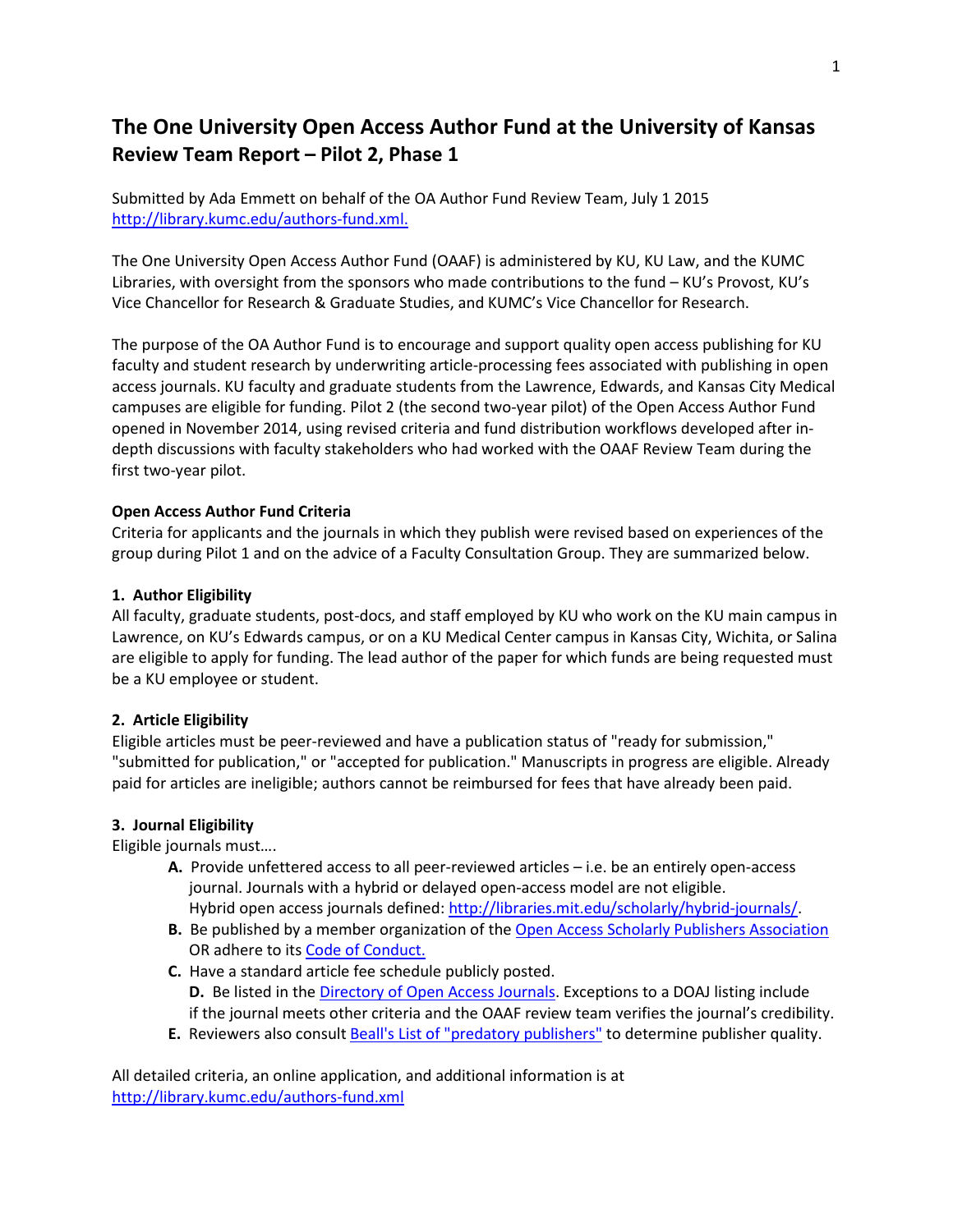#### **Timeline**

This is the first fiscal year of the second two-year pilot. After a delay in refunding and criteria revisions, the first applications, accepted in November 2014, received funding in early December 2014.

#### **Marketing**

The OA Author Fund has been marketed to faculty and graduate students in a variety of ways, mainly through direct emails and in presentations to faculty. Press releases were also posted on library websites; see an example here – <https://lib.ku.edu/news/2014/oafund>

#### **Reviews Done Under the New Criteria**

During the first pilot (FY2012-2014), applications were reviewed on a first-come, first-served basis. This resulted in the entire years' worth of funds being dispersed within four to six months of the opening of the fund. In order to ensure that funds would be available for an entire fiscal year during this second pilot, the OAAF Review Team consulted with faculty to develop additional criteria, new eligibility standards, and different review periods.

With the start of the reviews in November 2014 (second pilot for FY2014-16)**,** the funding was distributed through a monthly competitive review process and various levels of weighted priority were assigned to applicants based on:

- **A.** Author's status (graduate student, pre-tenured faculty, early career research staff, etc.)
- **B.** Author's access to grants or other funding
- **C.** Author's record of previous OA funds awarded

Applications received during one month were reviewed within the first seven business days of the subsequent month. Typically, two to three applications were received each month (though the number varied from one to nine). On average, one to three requests were awarded.

| Open Access Author Fund Awards, November 2014 - June 2015 |  |
|-----------------------------------------------------------|--|
|-----------------------------------------------------------|--|

| <b>KU</b> (Lawrence and              |          | <b>KUMC</b> (all |       |  |
|--------------------------------------|----------|------------------|-------|--|
|                                      | Edwards) | campuses)        | Total |  |
| <b>Applications Funded</b>           |          |                  |       |  |
| (awards granted whether used or not) |          | 12               | 20    |  |
| <b>Applications Denied</b>           | 6        |                  | 14    |  |
| <b>Total Applications Received</b>   | 14       | 20               | 34    |  |

Of the 34 applications, 18 received funding, 10 were denied funding because publisher/journal did not meet OAFF criteria, 6 were rejected by the publisher, were duplicate request submissions, or had low point totals allotted in our weighted system.

| Awards by Status of Author |                 |              |               |             |         |
|----------------------------|-----------------|--------------|---------------|-------------|---------|
|                            | Grad            | Pre-Tenure,  | Early Career, | Mid-career, | Tenured |
|                            | <b>Students</b> | tenure track | non-tenure    | non-tenure  |         |
|                            |                 |              | track         | track       |         |
| Applications 7 out of 8    |                 | 4/10         | 5/5           | 2/4         | 2/7     |
| Funded                     | applications    |              |               |             |         |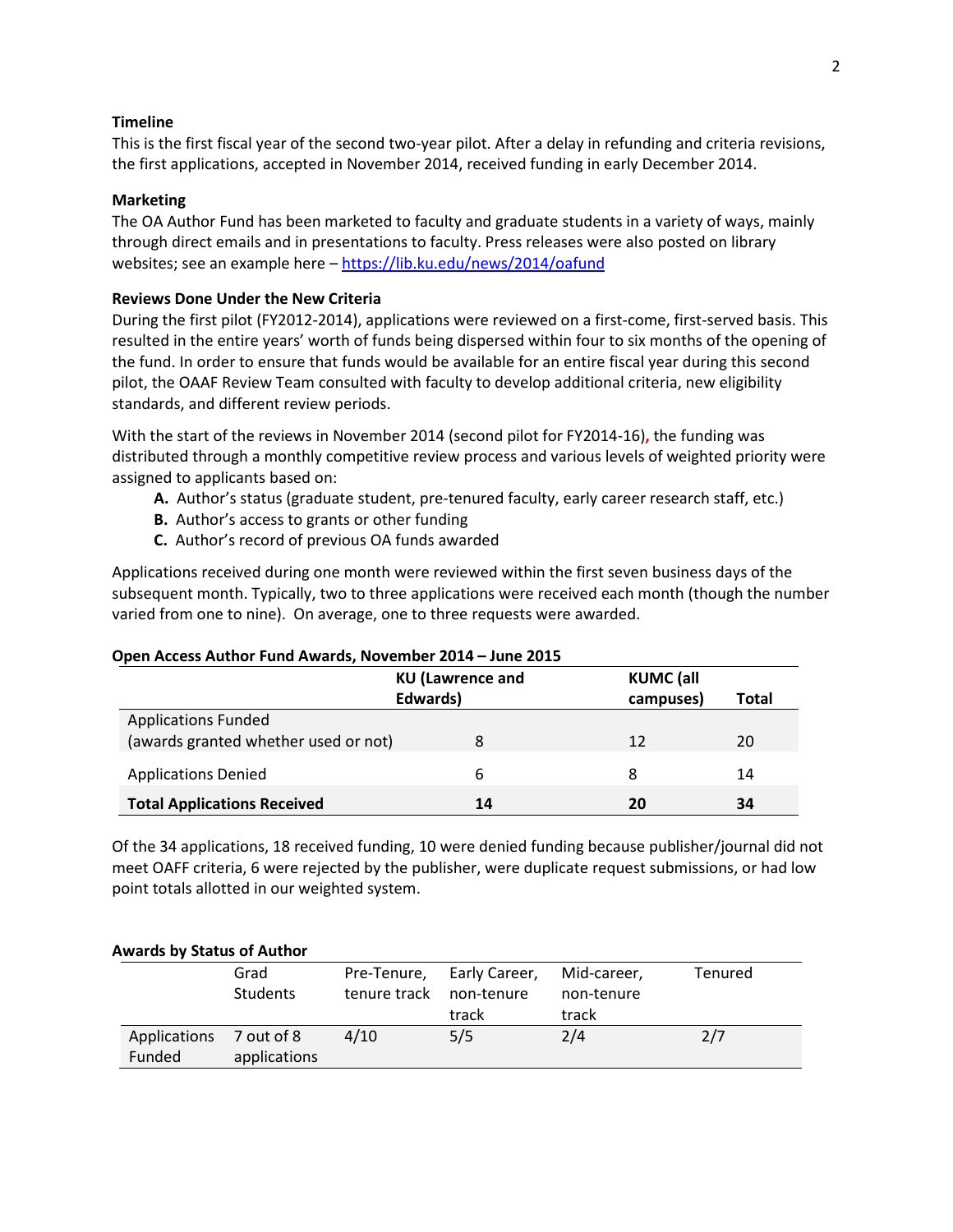**Awards Listed by Discipline** (excludes those awards we agreed to fund, but for which the funds were never utilized; i.e. the paper was not accepted, the award expired unused, etc.)

| Department or Research Center                                                              | Journal Title                                                                     | <b>Amount Paid</b> | Amount Reserved |
|--------------------------------------------------------------------------------------------|-----------------------------------------------------------------------------------|--------------------|-----------------|
|                                                                                            |                                                                                   |                    | Outstanding     |
| <b>Applied Behavioral Science</b>                                                          | PLoS One                                                                          |                    | \$1,350.00      |
| <b>Biology (EEB)</b>                                                                       | PLoS One                                                                          |                    | \$1,080.00      |
| Chemistry                                                                                  | <b>Biosensors</b>                                                                 | \$297.00           |                 |
| <b>Curriculum and Teaching</b>                                                             | English Language<br>Teaching                                                      | \$400.00           |                 |
| <b>Ecology and Evolutionary Biology</b>                                                    | <b>PLoS Genetics</b>                                                              | \$1,500.00         |                 |
| <b>Ecology and Evolutionary Biology</b>                                                    | <b>BMC Genomics</b>                                                               | \$1,575.00         |                 |
| <b>Family Medicine and Center for</b><br><b>American Indian Community</b><br><b>Health</b> | International Journal of<br>Environmental<br><b>Research and Public</b><br>Health | \$1,500.00         |                 |
| <b>Neurosurgery</b>                                                                        | <b>JNLS Reports</b>                                                               | \$180.00           |                 |
| <b>Pediatrics</b>                                                                          | PLoS One                                                                          | \$1,350.00         |                 |
| <b>Physical Therapy / Rehabilitation</b>                                                   | Nature and Science of<br>Sleep                                                    | \$1,500.00         |                 |
| Physiology                                                                                 | PLoS One                                                                          | \$1,350.00         |                 |
| <b>Preventive Medicine and Public</b><br><b>Health</b>                                     | Open Journal of<br><b>Preventive Medicine</b>                                     | \$999.00           |                 |
| <b>BMC Public Health</b><br><b>Preventive Medicine and Public</b><br><b>Health</b>         |                                                                                   | \$1,500.00         |                 |
| <b>Psychiatry and Behavioral Sciences</b>                                                  | International Journal of<br>\$500.00<br><b>Molecular Sciences</b>                 |                    |                 |
| Psychology                                                                                 | Frontiers in Psychology                                                           | \$977.41           |                 |
| Sociology; Kansas Biological Survey                                                        | <b>BMC Complementary</b><br>and Alternative<br>Medicine                           | \$1,202.50         |                 |